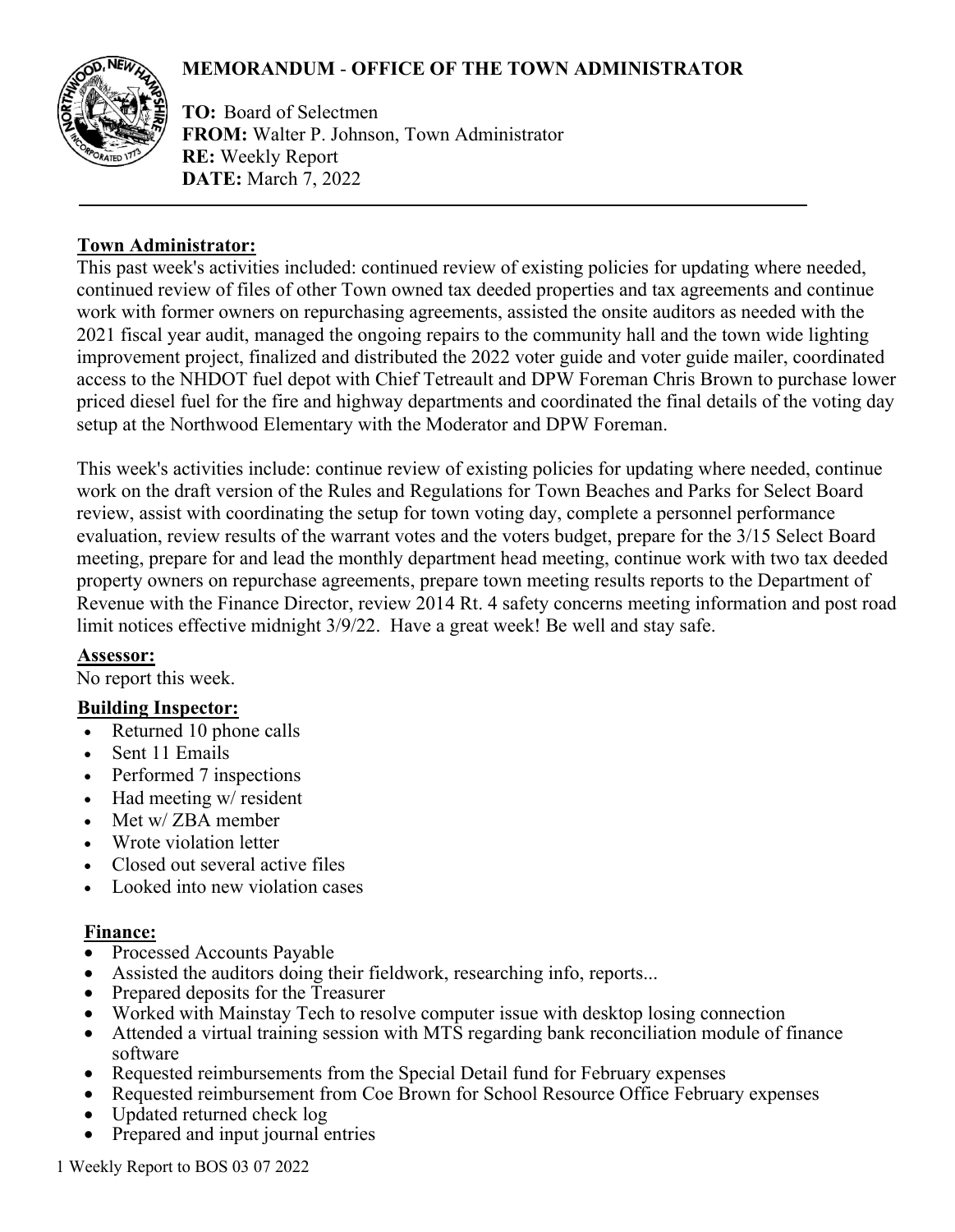- Filed annual reporting with Primex for unemployment compensation and workmans comp insurances
- Scheduled training for myself and Treasurer with TD Bank for the positive pay system for next week
- Worked on bank reconciliations on all bank accounts for January and February
- Reconciled February reports with the Town Clerk and Tax Collector revenues.

#### **Town Clerk/Tax Collector:**

No report this week.

#### **Department of Public Works:**

The highway department reports that we have been busy fixing broken trucks. The F550 went down with a broken PTO pump and the old '06 international lost the clutch, after getting a look at the truck we found a broken clutch rod and it was ordered and fixed, we just finished the PTO pump today in the 550 3-8-22. As usual we have been out patrolling roads getting ready to post them tomorrow to 6-ton limit.

The transfer station is running smooth as usual, I was able to find a new provider to haul our cans to landfill due to the increase in hauling charges by east coast, \$60 extra a load, the new provider came in at the same rate we were paying.

#### **Fire Rescue**:

1. Our UTV has gone to Manchester for paint. The Manchester Institute of technology is doing the work for the cost of materials! We expect it back mid to late April.

| 2. Ambulance revenue for February was over \$13,000. This puts us ahead of last year and |  |
|------------------------------------------------------------------------------------------|--|
| way ahead of our budgeted amount.                                                        |  |

| <b>Ambulance Revenues</b>    |          |          |          |          |          |          |          |          |     |
|------------------------------|----------|----------|----------|----------|----------|----------|----------|----------|-----|
| 2020 Actuals                 | \$7,614  | \$3,742  | \$3,943  | \$14,446 | \$5,806  | \$11,474 | \$13,286 | \$10,847 |     |
| 2021 Actual                  | \$8,210  | \$8,900  | \$9,511  | \$15,496 | \$13,206 | \$12,355 | \$18,166 | \$7,961  |     |
| 2022 Actual                  | \$22,391 | \$13,885 |          |          |          |          |          |          |     |
| Budget 2021                  | \$7,500  | \$15,000 | \$22,500 | \$30,000 | \$37,500 | \$45,000 | \$52,500 | \$60,000 | \$  |
| Ambulance Revenue Input Area |          |          |          |          |          |          |          |          |     |
| 2021 Monthly                 | \$8,812  | \$8,900  | \$9,511  | \$15,496 | \$13,206 | \$12,355 | \$18,166 | \$7,961  | \$  |
| 2021 Cumulative              | \$8,812  | \$17,712 | \$27,223 | \$42,117 | \$55,323 | \$67,678 | \$85,844 | \$93,805 | \$1 |
| 2022 Monthly                 | \$22,391 | \$13,885 |          |          |          |          |          |          |     |
| 2022 Cumulative              | \$22,391 | \$36,276 |          |          |          |          |          |          |     |

3. During the month of February Northwood Firefighters responded to 57,9-1-1 emergencies including:

| a. Hazardous materials incidents |    |
|----------------------------------|----|
| b. Fuel Spill                    | 1  |
| c. Cancelled enroute             | 2  |
| d. Electrical Problem            | 2  |
| e. Medical Emergencies           | 41 |
| f. Brush Fire                    | 1  |
| g. Structure Fire                | 5  |
| h. Water Problem                 | 1  |
| i. False Alarm                   |    |
|                                  |    |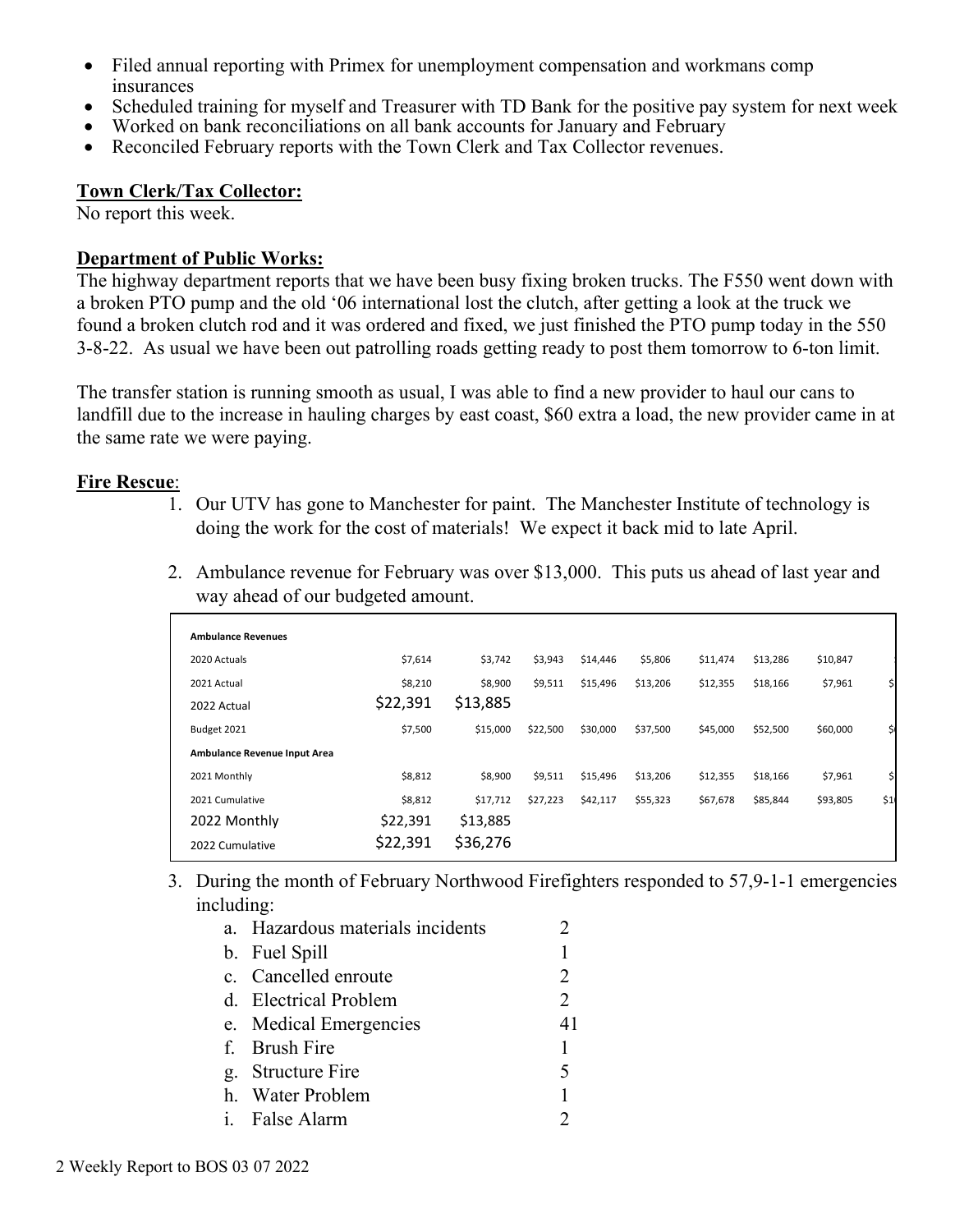4. While both Ambulance 1 and Ambulance 2 were out of service the Stafford Fire Department was gracious enough to loan us their second Ambulance. I am happy to report the rear latches on the back of Ambulance 1 have been repaired, Ambulance 1 is back in service, and Strafford's Ambulance has been returned.

### **Police Department**:

No report this week.

### **Weekly Report from Linda Smith, Land Use Specialist**

Land Use inquiries slowed down a bit the last few weeks as the planning and zoning boards geared up for large agendas from previous applications.

### **Planning Board**

The next meeting of the board is March 10 at 6:30 when the board will continue to review the applications for a new maintenance building for Harding Metals, expansion of Patriot Holdings storage units and 4 lot subdivision.

### **Zoning Board**

The zoning board met on Monday March 7. The agenda included 6 applications for relief from the zoning ordinance, a long night for our dedicated volunteers. *Alternate members are needed on the board* – if interested contact Land Use Specialist Linda Smith at  $l$ smith@northwoodnh.org or Land Use Administrative Assistant Susan Austin at [spastor@town.northwood.nh.us](mailto:spastor@town.northwood.nh.us)

#### **Conservation Commission**

The conservation commission is back to their original schedule of meeting on the first Tuesday of the month at 7:15 pm. **The commission is currently in need of alternates.**

## **Police Commission**

Next meeting of the commission is Tuesday, March 15 at 5 pm at town hall.

## **Annual 2021 Town & School Report**

**The 2021 Annual Town and School Reports are in!** You may pick up a copy at the town hall during regular business hours: 9-4 Monday-Thursday. One per household.

## **Library:**

**WEEKLY REPORT MARCH 7, 2022** December computer tally: 44 patrons January computer tally: 35 patrons **February computer tally: 36 patrons** December Downloadable Audiobooks: 476 items January Downloadable Audiobooks: 456 items **February Downloadable Audiobooks: 397 items** December circulation: 739 items January circulation: 867 items **February circulation: 865 items** December new patrons: 6 January new patrons: 10

3 Weekly Report to BOS 03 07 2022